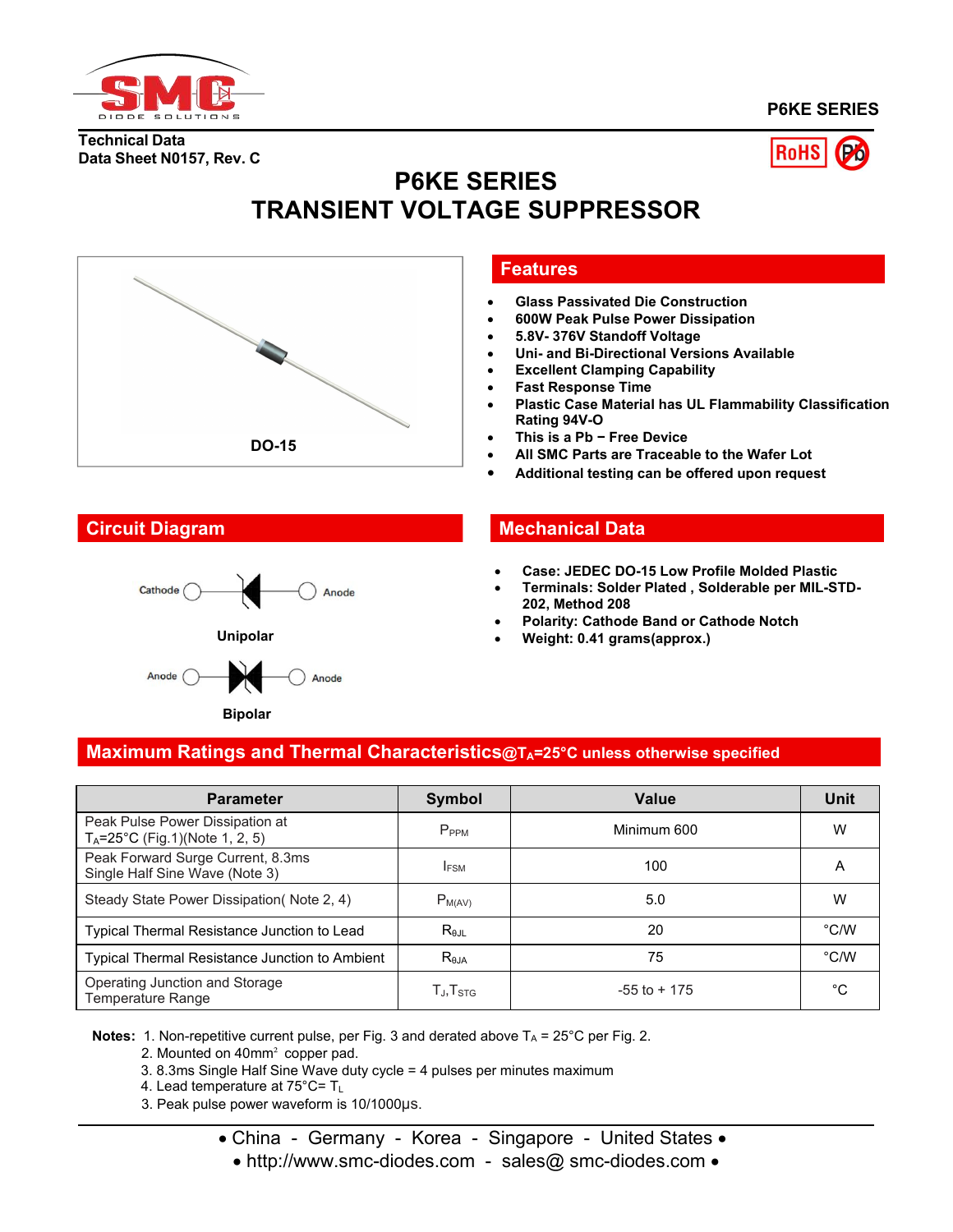

# **P6KE SERIES**



### **Technical Data Data Sheet N0157, Rev. C**

# **Electrical Characteristics @TA=25°C unless otherwise specified**

| UNI-<br><b>POLAR</b>        | <b>BI-POLAR</b>                      | <b>REVERSE</b><br><b>STAND-OFF</b><br><b>VOLTAGE</b><br>$V_{RWM} (V)$ | <b>BREAKDOWN</b><br><b>VOLTAGE</b><br>$V_{BR}$ (V) MIN.<br>@Іт | <b>BREAKDOWN</b><br><b>VOLTAGE VBR</b><br>(V) MAX.<br>@l⊤ | <b>TEST</b><br><b>CURRE</b><br>NT<br>$I_T(MA)$ | <b>MAXMUM</b><br><b>CLAMPING</b><br><b>VOLTAGE</b><br>@l <sub>PP</sub><br>$V_c(V)$ | <b>PEAK</b><br><b>PULSE</b><br><b>CURRENT</b><br>$I_{PP}(A)$ | <b>REVERSE</b><br><b>LEAKAGE</b><br>@V <sub>RWM</sub><br>$I_R(uA)$ |
|-----------------------------|--------------------------------------|-----------------------------------------------------------------------|----------------------------------------------------------------|-----------------------------------------------------------|------------------------------------------------|------------------------------------------------------------------------------------|--------------------------------------------------------------|--------------------------------------------------------------------|
| P6KE6.8A                    | P6KE6.8CA                            | 5.8                                                                   | 6.45                                                           | 7.14                                                      | 10                                             | 10.5                                                                               | 58.1                                                         | 1000                                                               |
| <b>P6KE7.5A</b>             | P6KE7.5CA                            | 6.4                                                                   | 7.13                                                           | 7.88                                                      | 10                                             | 11.3                                                                               | 54                                                           | 500                                                                |
| <b>P6KE8.2A</b>             | P6KE8.2CA                            | 7.02                                                                  | 7.79                                                           | 8.61                                                      | 10                                             | 12.1                                                                               | 50.4                                                         | 200                                                                |
| P6KE9.1A                    | P6KE9.1CA                            | 7.78                                                                  | 8.65                                                           | 9.55                                                      | 10                                             | 13.4                                                                               | 45.5                                                         | 50                                                                 |
| <b>P6KE10A</b>              | P6KE10CA                             | 8.55                                                                  | 9.5                                                            | 10.5                                                      | $\mathbf{1}$                                   | 14.5                                                                               | 42.1                                                         | 10                                                                 |
| P6KE11A                     | P6KE11CA                             | 9.4                                                                   | 10.5                                                           | 11.6                                                      | $\mathbf{1}$                                   | 15.6                                                                               | 39.1                                                         | 5                                                                  |
| P6KE12A                     | P6KE12CA                             | 10.2                                                                  | 11.4                                                           | 12.6                                                      | $\mathbf{1}$                                   | 16.7                                                                               | 36.5                                                         | 5                                                                  |
| P6KE13A                     | P6KE13CA                             | 11.1                                                                  | 12.4                                                           | 13.7                                                      | $\mathbf{1}$                                   | 18.2                                                                               | 33.5                                                         | 5                                                                  |
| P6KE15A                     | P6KE15CA                             | 12                                                                    | 14.3                                                           | 15.8                                                      | $\mathbf{1}$                                   | 21.2                                                                               | 28.8                                                         | 5                                                                  |
| P6KE16A                     | P6KE16CA                             | 12.9                                                                  | 15.2                                                           | 16.8                                                      | $\mathbf{1}$                                   | 22.5                                                                               | 27.1                                                         | 5                                                                  |
| P6KE18A                     | P6KE18CA                             | 14.5                                                                  | 17.1                                                           | 18.9                                                      | $\mathbf{1}$                                   | 25.2                                                                               | 24.2                                                         | 5                                                                  |
| P6KE20A                     | P6KE20CA                             | 17.1                                                                  | 19                                                             | 21                                                        | $\mathbf 1$                                    | 27.7                                                                               | 22                                                           | 5                                                                  |
| P6KE22A                     | P6KE22CA                             | 18.8                                                                  | 20.9                                                           | 23.1                                                      | $\mathbf{1}$                                   | 30.6                                                                               | 19.9                                                         | 5                                                                  |
| P6KE24A                     | P6KE24CA                             | 20.5                                                                  | 22.8                                                           | 25.2                                                      | $\mathbf{1}$                                   | 33.2                                                                               | 18.4                                                         | 5                                                                  |
| P6KE27A                     | P6KE27CA                             | 23.1                                                                  | 25.7                                                           | 28.4                                                      | $\mathbf{1}$                                   | 37.5                                                                               | 16.3                                                         | 5                                                                  |
| P6KE30A                     | P6KE30CA                             | 25.6                                                                  | 28.5                                                           | 31.5                                                      | $\mathbf{1}$                                   | 41.4                                                                               | 14.7                                                         | 5                                                                  |
| P6KE33A                     | P6KE33CA                             | 28.2                                                                  | 31.4                                                           | 34.7                                                      | $\mathbf{1}$                                   | 45.7                                                                               | 13.3                                                         | 5                                                                  |
| P6KE36A                     | P6KE36CA                             | 30.8                                                                  | 34.2                                                           | 37.8                                                      | $\mathbf{1}$                                   | 49.9                                                                               | 12.2                                                         | 5                                                                  |
| P6KE39A                     | P6KE39CA                             | 33.3                                                                  | 37.1                                                           | 41                                                        | $\mathbf 1$                                    | 53.9                                                                               | 11.3                                                         | 5                                                                  |
| P6KE43A                     | P6KE43CA                             |                                                                       | 40.9                                                           | 45.2                                                      | $\mathbf{1}$                                   | 59.3                                                                               | 10.3                                                         | 5                                                                  |
| P6KE47A                     | P6KE47CA                             | 36.8<br>40.2                                                          | 44.7                                                           | 49.4                                                      | $\mathbf{1}$                                   | 64.8                                                                               | 9.4                                                          | 5                                                                  |
| P6KE51A                     | P6KE51CA                             | 43.6                                                                  | 48.5                                                           | 53.6                                                      | $\mathbf{1}$                                   | 70.1                                                                               | 8.7                                                          | 5                                                                  |
| P6KE56A                     | P6KE56CA                             | 47.8                                                                  | 53.2                                                           | 58.8                                                      | $\mathbf{1}$                                   | 77                                                                                 | 7.9                                                          | 5                                                                  |
| P6KE62A                     | P6KE62CA                             | 53                                                                    | 58.9                                                           | 65.1                                                      | $\mathbf{1}$                                   | 85                                                                                 | 7.2                                                          | 5                                                                  |
| P6KE68A                     | P6KE68CA                             | 58.1                                                                  | 64.6                                                           | 71.4                                                      | $\mathbf{1}$                                   | 92                                                                                 | 6.6                                                          | 5                                                                  |
| P6KE75A                     | P6KE75CA                             | 64.1                                                                  | 71.3                                                           | 78.8                                                      | $\mathbf{1}$                                   | 103                                                                                | 5.9                                                          | 5                                                                  |
|                             |                                      | 70.1                                                                  | 77.9                                                           | 86.1                                                      | $\mathbf{1}$                                   | 113                                                                                | 5.4                                                          | 5                                                                  |
| P6KE82A                     | P6KE82CA                             |                                                                       |                                                                |                                                           | $\mathbf{1}$                                   |                                                                                    |                                                              |                                                                    |
| P6KE91A                     | P6KE91CA                             | 77.8                                                                  | 86.5                                                           | 95.5                                                      |                                                | 125                                                                                | 4.9                                                          | 5                                                                  |
| P6KE100A<br><b>P6KE110A</b> | <b>P6KE100CA</b><br><b>P6KE110CA</b> | 85.5<br>94                                                            | 95<br>105                                                      | 105<br>116                                                | $\mathbf 1$<br>$\overline{1}$                  | 137<br>152                                                                         | 4.5<br>4                                                     | 5<br>5                                                             |
| P6KE120A                    | P6KE120CA                            | 102                                                                   | 114                                                            | 126                                                       | $\mathbf{1}$                                   | 165                                                                                | 3.7                                                          | 5                                                                  |
| <b>P6KE130A</b>             | P6KE130CA                            | 111                                                                   | 124                                                            | 137                                                       | $\mathbf{1}$                                   | 179                                                                                | 3.4                                                          | 5                                                                  |
| P6KE150A                    | P6KE150CA                            | 128                                                                   | 143                                                            | 158                                                       | $\mathbf{1}$                                   | 207                                                                                | 2.9                                                          | 5                                                                  |
| P6KE160A                    | P6KE160CA                            | 136                                                                   | 152                                                            | 168                                                       | $\mathbf 1$                                    | 219                                                                                | 2.8                                                          | 5                                                                  |
| <b>P6KE170A</b>             | P6KE170CA                            | 145                                                                   | 162                                                            | 179                                                       | $\mathbf{1}$                                   | 234                                                                                | 2.6                                                          | 5                                                                  |
| P6KE180A                    |                                      | 154                                                                   | 171                                                            | 189                                                       | $\mathbf{1}$                                   | 246                                                                                |                                                              | 5                                                                  |
|                             | P6KE180CA                            |                                                                       |                                                                |                                                           |                                                |                                                                                    | 2.5                                                          |                                                                    |
| <b>P6KE200A</b>             | <b>P6KE200CA</b>                     | 171                                                                   | 190                                                            | 210                                                       | $\mathbf{1}$                                   | 274                                                                                | 2.2                                                          | 5                                                                  |
| <b>P6KE220A</b>             | P6KE220CA                            | 185                                                                   | 209                                                            | 231                                                       | $\mathbf{1}$                                   | 328                                                                                | 1.9                                                          | 5                                                                  |
| <b>P6KE250A</b>             | P6KE250CA                            | 214                                                                   | 237                                                            | 263                                                       | $\mathbf 1$                                    | 344                                                                                | 1.8                                                          | 5                                                                  |
| P6KE300A                    | P6KE300CA                            | 256                                                                   | 285                                                            | 315                                                       | $\mathbf{1}$                                   | 414                                                                                | 1.5                                                          | 5                                                                  |
| <b>P6KE350A</b>             | P6KE350CA                            | 300                                                                   | 333                                                            | 368                                                       | $\mathbf{1}$                                   | 482                                                                                | 1.3                                                          | 5                                                                  |
| <b>P6KE400A</b>             | P6KE400CA                            | 342                                                                   | 380                                                            | 420                                                       | $\mathbf{1}$                                   | 548                                                                                | 1.1                                                          | 5                                                                  |
| <b>P6KE440A</b>             | P6KE440CA                            | 376                                                                   | 418                                                            | 462                                                       | $\mathbf{1}$                                   | 602                                                                                | $\mathbf{1}$                                                 | 5                                                                  |

**For bidirectional type having VRWM of 10 volts and less, the IR limit is double.**

**For parts without A, the VBR is + 10% .**

China - Germany - Korea - Singapore - United States

• http://www.smc-diodes.com - sales@ smc-diodes.com •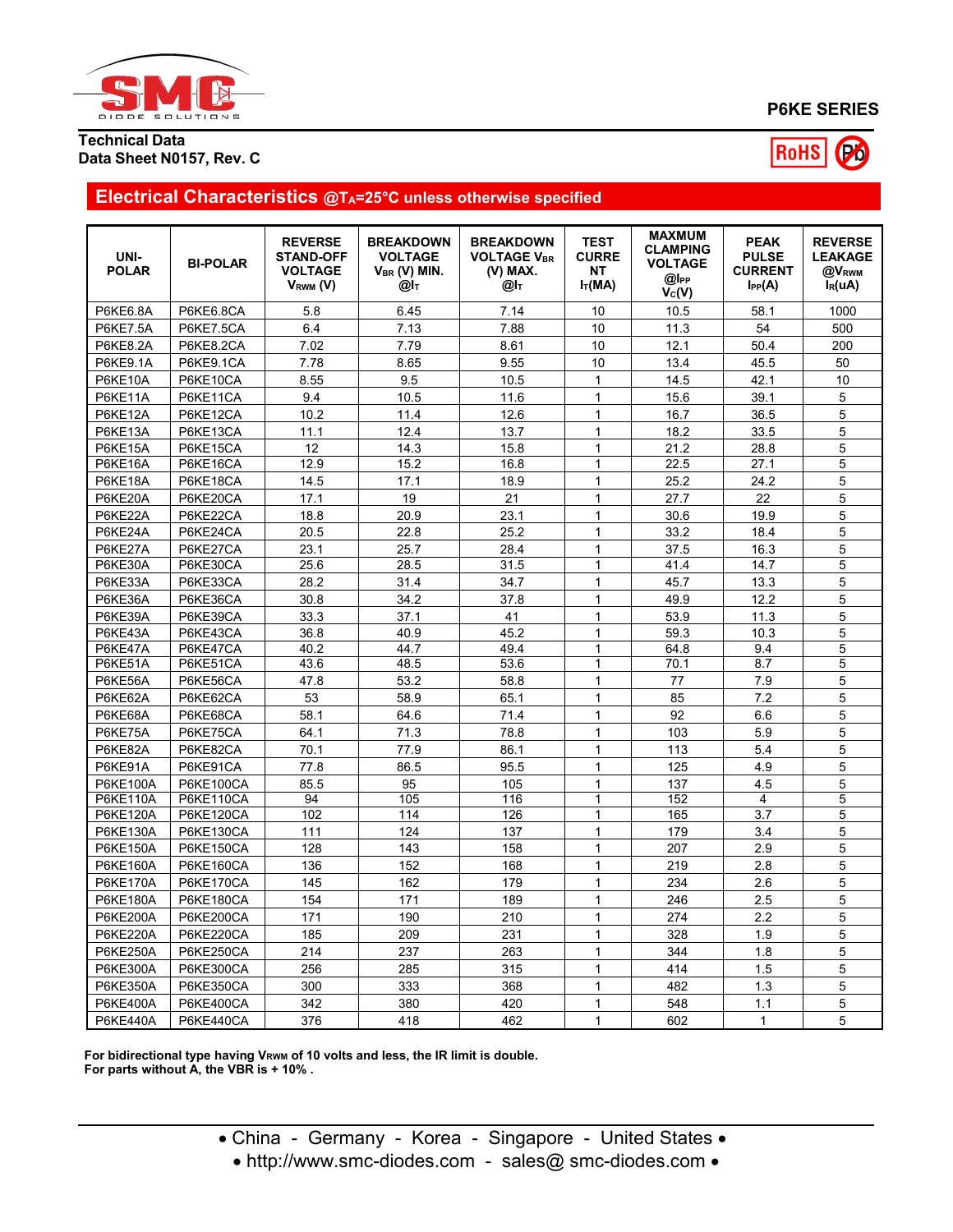

# **P6KE SERIES**

#### **Technical Data Data Sheet N0157, Rev. C**



## **Ratings and Characteristics Curves**



 China - Germany - Korea - Singapore - United States http://www.smc-diodes.com - sales@ smc-diodes.com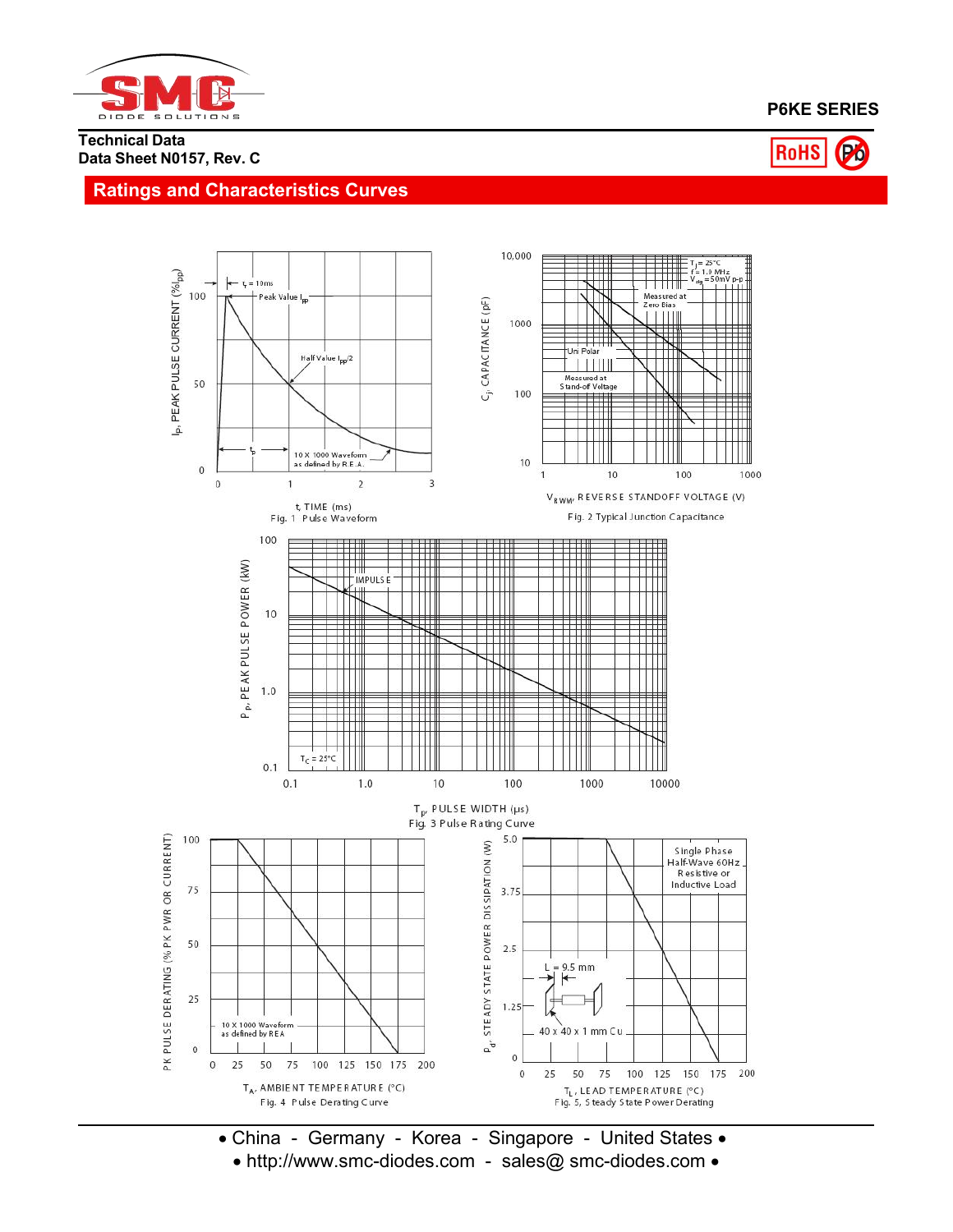

**Technical Data Data Sheet N0157, Rev. C**





# **Mechanical Dimensions DO-15**



| <b>SYMBOL</b> |      | <b>Millimeters</b>       | <b>Inches</b> |       |  |
|---------------|------|--------------------------|---------------|-------|--|
|               | Min. | Max.                     | Min.          | Max.  |  |
| Α             | 25.4 | $\overline{\phantom{0}}$ | 1.000         |       |  |
| B             | 5.5  | 7.62                     | 0.217         | 0.300 |  |
| С             | 0.56 | 0.9                      | 0.022         | 0.034 |  |
| D             | 2.6  | 3.6                      | 0.104         | 0.140 |  |

# **Ordering Information Marking Diagram**

| <b>Device</b>      | Package         | <b>Shipping</b> |
|--------------------|-----------------|-----------------|
| <b>P6KE SERIES</b> | DO-15 (Pb-Free) | 3000pcs / tape  |
| <b>P6KE SERIES</b> | DO-15 (Pb-Free) | $2000pcs/$ tape |
| P6KE SERIES TA     | DO-15 (Pb-Free) | 3000pcs / tape  |

For information on tape and reel specifications, including part orientation and tape sizes, please refer to our tape and reel packaging specification.



**Carrier Tape Specification DO-15**



| <b>SYMBOL</b> | <b>Millimeters</b> |      |  |  |  |
|---------------|--------------------|------|--|--|--|
|               | Min.               | Max. |  |  |  |
| Α             | 4.50               | 5.50 |  |  |  |
| B             | 50.9               | 53.9 |  |  |  |
| Z             |                    | 1.20 |  |  |  |
|               | 5.60               | 6.40 |  |  |  |
| E             |                    | 0.80 |  |  |  |
| $IL1-L2I$     |                    | 1.0  |  |  |  |